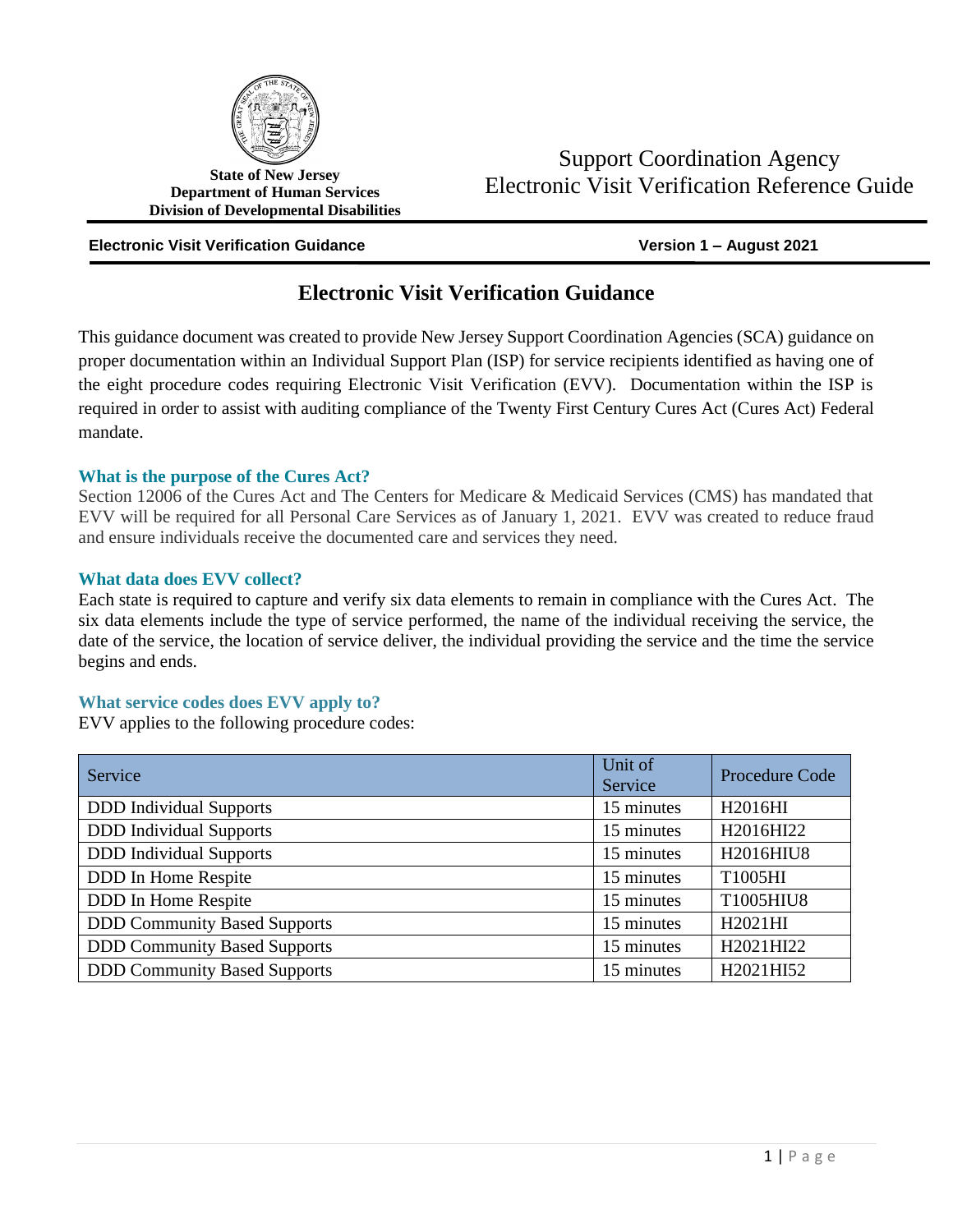# **Are there any exemptions within the applicable procedure codes?**

In certain cases, a service falling under one of the aforementioned procedure codes may be exempt from EVV. Exemptions include:

- $\triangleright$  CMS allows the exclusion of EVV when the person providing care is living with the person receiving care. In this case, there is no "in-home visit" to record as required by the Cures Act because the provider is living in the home. This exemption applies to both family members and non-family members living with the person receiving care. An EVV Live-In Worker Attestation is required to be completed. The link to the form can be found here: [Division of Developmental Disabilities Electronic Visit Verification](https://www.nj.gov/humanservices/ddd/providers/federalrequirements/verification/)  [\(nj.gov\).](https://www.nj.gov/humanservices/ddd/providers/federalrequirements/verification/)
- $\triangleright$  CMS interprets the reference in the statute to an "in-home visit" to exclude personal care attendant (PCA) services provided in congregate residential settings where 24-hour service is available. This includes settings such as group homes, supervised apartments, and supported living settings.
- $\triangleright$  CMS allows for the exclusion of services currently being provided virtually due to the public health emergency. Please Note: Once the service returns to in-person service delivery it will no longer fall in the "exempt" category.
- $\triangleright$  CMS allows for the exclusion of EVV when no "in-home visit" takes place. Services provided strictly in the community are considered exempt. Please Note: This includes if a worker arrives at a member's home to provide transportation to/from the community location. However, if any part of the EVV service is performed in the home EVV is applicable.

# **Who is HHAeXchange?**

HHAeXchange is the State of New Jersey's EVV vendor. This means that they will aggregate incoming EVV data from our DDD providers as well as Managed Care Organizations. This will be completed through a "No Wrong Door" approach; meaning HHAeXchange will be consolidating all visit data regardless of the EVV system being used.

#### **How do caregivers check in/out?**

Caregivers have three options to check in/out to be in compliance. The first, and preferred method, is to utilize the free app provided through HHAeXchange. The second option, telephony, utilizes a member's (service recipients) landline. The third option, which is an option of last resort and requires Division approval, would be to use a FOB device.

#### **How does a FOB device work?**

If a caregiver is unable to utilize the free app, or a landline, a FOB may be requested. All FOB requests must be made through the [DDDEVV@DHS.NJ.GOV](mailto:DDDEVV@DHS.NJ.GOV) helpdesk. If approved, the device will be mailed to the "installer" directly from HHAeXchange. Once received, the device will need to be fixed to a permanent structure within the individual's residence.

#### **What is required of our Support Coordinators (SC)?**

SCs are often the most familiar with the service recipient and their family. As a result, it is important for SCs to be able to answer general questions regarding the federal mandate, inform families of changes, communicate challenges and assist with documenting services requiring EVV.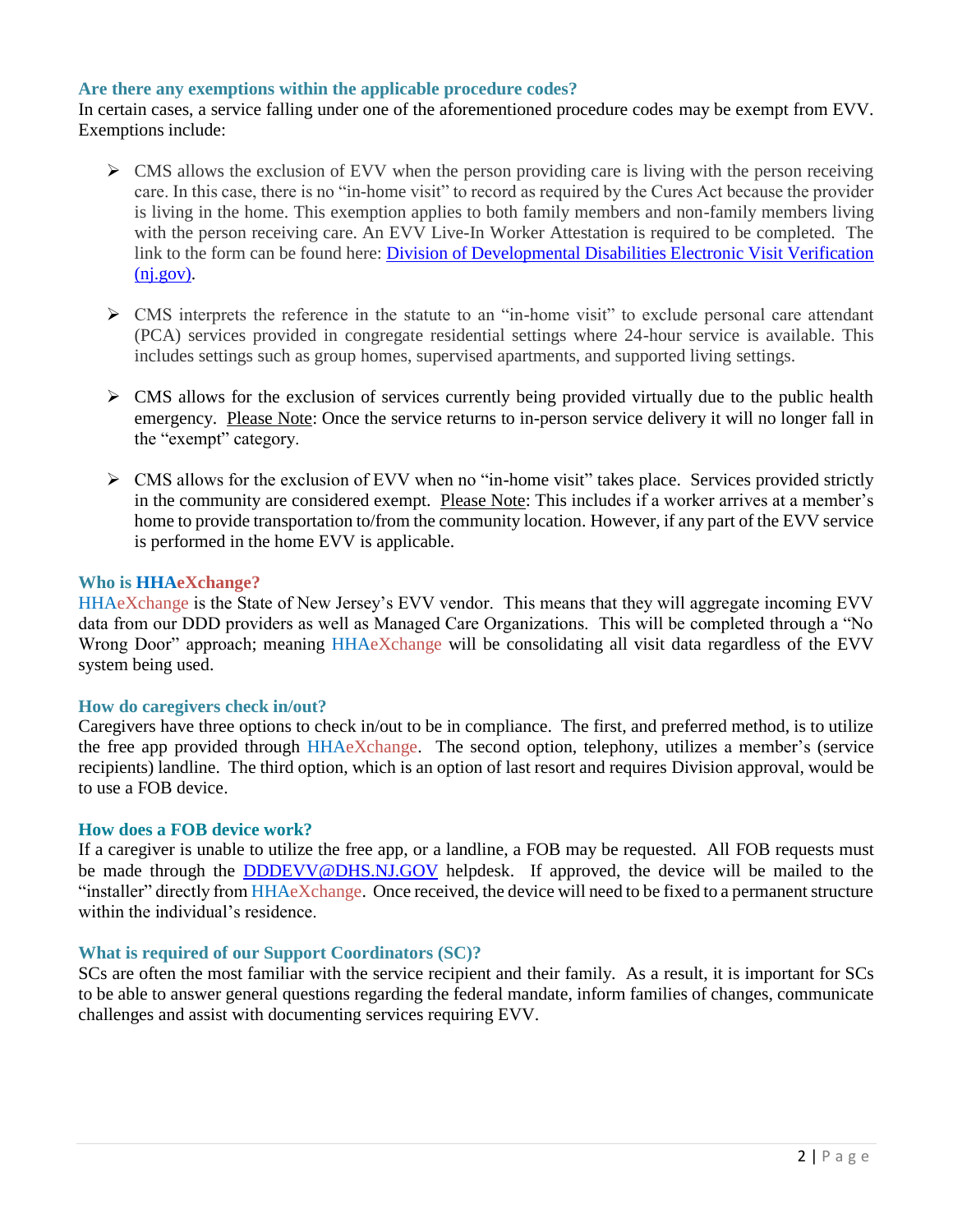# **What should Support Coordinators EVV documentation look like?**

In order to remain in compliance with the federal mandate, the Division needs to be able to track and verify those individuals with services requiring EVV. In order to complete this, the Division is asking that a notation be made in the service description box on each individual's ISP when there are EVV service(s) included in the service plan. Below are some examples:

# **The Service Provided Is Always Exempt**

- $\circ$  If the service provided is always exempt, a notation should be made in the service description box stating, "This service is exempt due to X exemption." Examples include, but are not limited to:
	- If a service is always in the community the notation would state, "This service is exempt as it is provided only in the community."
	- If a service is virtual the notation would state, "This service is exempt as it is currently provided virtually, however when it returns to in-person service delivery it will no longer be exempt."
		- With virtual services it is important to remember that when they return to inperson EVV will be required. If the date virtual services will end is available, it should be included in the service note.
	- If a service is provided in a congregate setting the notation would state, "This service is exempt as it is provided in a congregate setting."
	- If a service is provided by a "live-in caregiver" the notation would state, "This service is exempt as it is currently being provided by X who is/are live-in caregiver(s)."
		- Please Note: A Live-In Worker Attestation form needs to be completed for each Live-In caregiver.

# **If The Service Provided Always Requires EVV (Also Review FOB Guidance)**

- o If the service provided always requires EVV, a notation shall be made in the service description box stating, "This service requires EVV". For example:
	- If a service is always provided at the individual's residence, a notation would state, "This service requires EVV."

# **If A Service Has Both EVV Visits and EVV Exempt Visits (Also Review FOB Guidance)**

- o In some cases, a service may require EVV on certain dates and will not require EVV on other dates because some days will include in-home (EVV applicable) service delivery and some days will not include in-home (EVV exempt) service delivery. For this scenario, a notation should be made in the service description box stating, "This service has both exempt and non-exempt EVV visits. Exempt visits are due to X exemption." For example:
	- If a service is sometimes provided within the individual's residence, and other times provided in the community, the notation would state, "This service has both exempt visits and EVV required visits. Exempt visits are due to services being provided in the community."
	- If a service is sometimes provided within the individual's residence, and other times provided virtually, the notation would state, "This service has both exempt visits and EVV required visits. Exempt visits are due to the virtual exemption."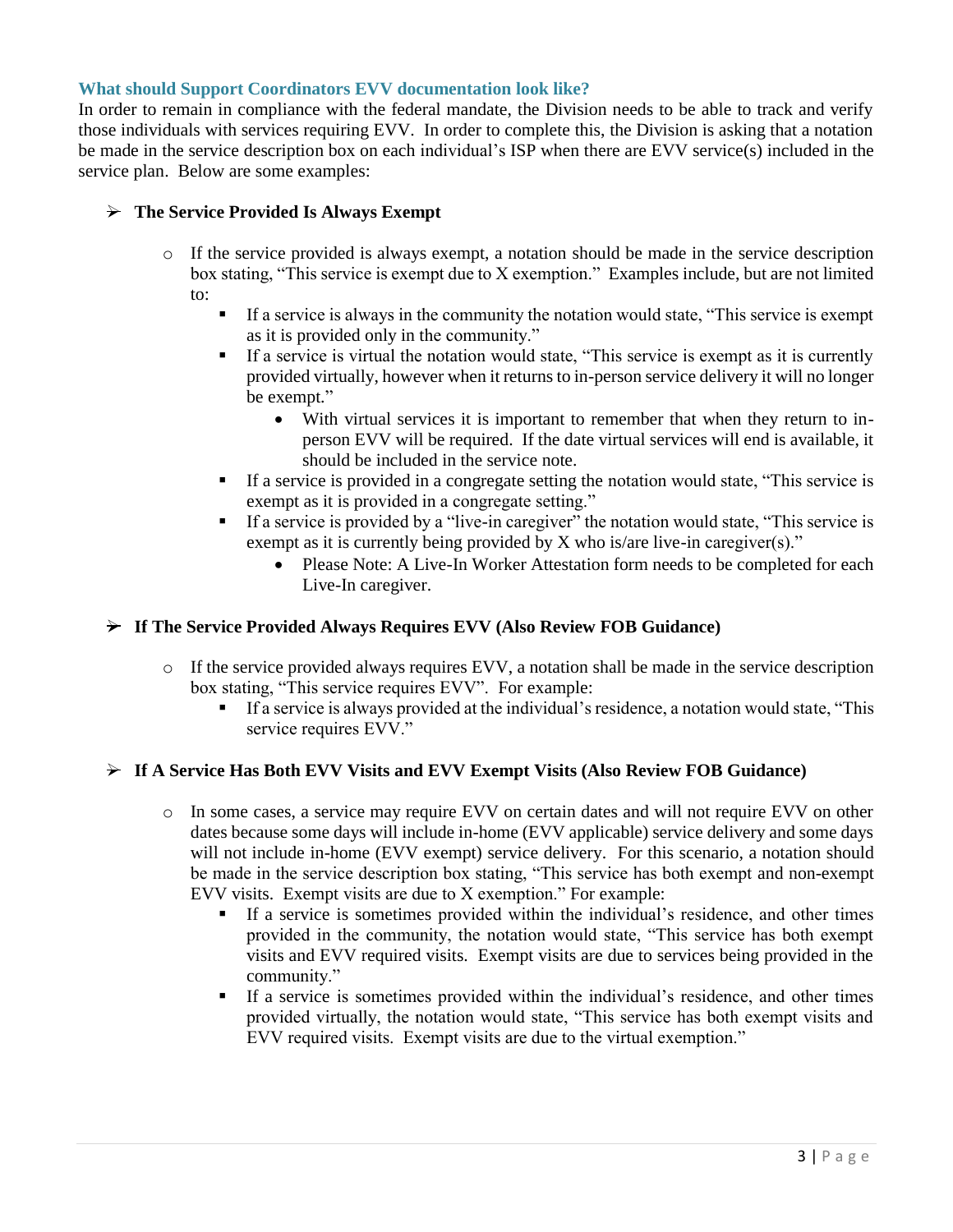# **If Part of a Service Visit Takes Place Within the Residence and Part of the Visit Takes Place in the Community (Also Review FOB Guidance)**

o If part of a visit takes place within the residence, and part of the visit takes place in the community, the entire visit requires EVV. In this scenario, a notation should be made in the service description box stating, "This service requires EVV because part of the visit takes place in the home."

# **If a service line has multiple Self Directed Employees (SDE) (Also Review FOB Guidance)**

- o Occasionally, a service request may have multiple SDEs noted due to the need for the SDEs to have the same Prior Authorization (PA) number. In these instances, a notation for each SDE will need to be made. For example:
	- For SDEs that are providing exempt EVV services due to the community exemptions, the notation should state, "SDE First/Last Name(s) is exempt from EVV because services are not delivered in the home".
	- For SDEs that are providing EVV services due to the entire service being delivered in the home, the notation should state, "SDE First/Last Name services are EVV applicable because they are delivered in the home."
	- For SDEs that are live-in caregivers, the notation should state, "SDE(s) First/Last Name are exempt from EVV because they are Live-In Workers."

# **FOB Devices**

- $\circ$  A brief notation will need to be made in the service description box if a FOB device is being used. The notation can state, "Caregiver First/Last Name(s) is/are utilizing a FOB". This can be placed after the notation regarding the service requiring EVV.
	- For example, if a caregiver is utilizing a FOB the entire notation would state, "Service requires EVV. Caregiver First/Last name(s) utilizing a FOB".

#### **Where does this notation go?**

The notation should be made in the service description box as seen in the picture below.



# **How will EVV impact families?**

EVV should have no impact on the service recipients/families we serve who utilize provider agencies. In these cases, the responsibility falls on the provider agency to ensure the federal mandate is followed.